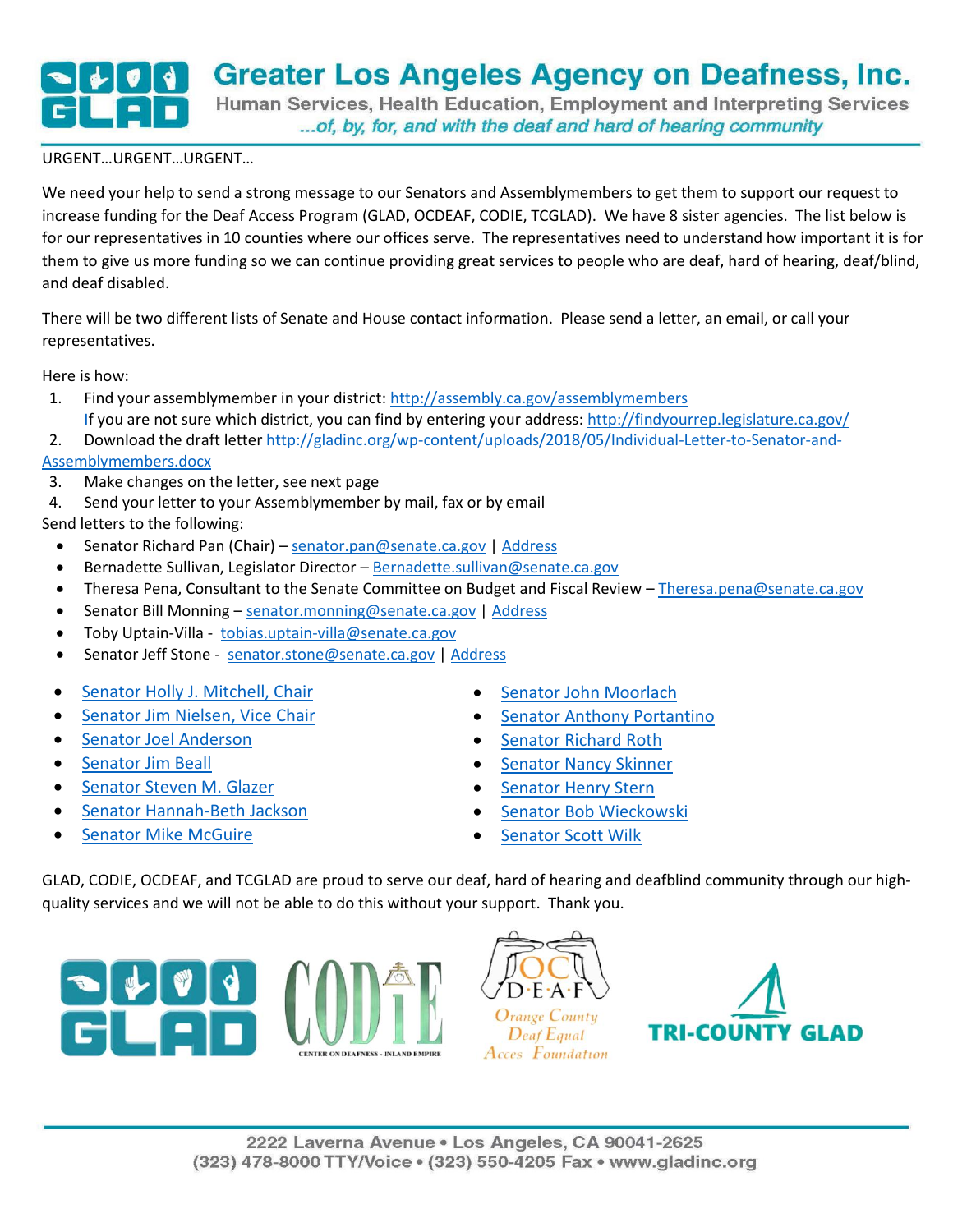

On behalf of Greater Los Angeles Agency on Deafness, Inc. (GLAD), Center on Deafness, Inland Empire (CODIE), Orange County Deaf Equal Access Foundation (OCDEAF), Tri-County GLAD (TC-GLAD), and our outreach office, Bakersfield GLAD (under GLAD), I am requesting your support for Assemblymember Mullin's \$4.1 million budget augmentation to the Deaf Access Program (DAP) of Department of Social Services.

DAP constitutes of eight regional service agencies including GLAD, CODIE, OCDEAF, TC-GLAD, and B-GLAD that serve deaf, hard of hearing, late deafened, and deafblind individuals throughout the state of California. DSS has a funding cut of \$500,000 from DAP, which leaves us in a financial crisis this coming fiscal year starting July 1st.

These funding cuts affect deaf, hard of hearing, and deafblind individuals who need services from GLAD and other sister agencies. The cuts will reduce and prolong the services we need including:

- Direct communication access through sign language without an interpreter
- Increasing job opportunities through educating employers about hiring deaf employees
- Advocacy for our rights as deaf, hard of hearing, and deafblind individuals

Research shows that out of all Californians who have different hearing levels, more than half are under age 65. Between 2008 and 2016, the number of Californians over the age of 65 increased by 28%. They also have difficultly hearing speeches and surrounding sounds. Our resources are uniquely specialized to serve those with different hearing levels from infancy to adulthood.

All centers' staff is uniquely qualified to provide service through American Sign Language and English. Without appropriate funding GLAD, CODIE, OCDEAF, and TC-GLAD resources will shrink each year. And the deaf, hard of hearing, and deafblind community will have nowhere to go for their support.

Your support for this budget item is critically important to the deaf and hard of hearing community who receive services from our centers, which are one-stop centers where direct communication is available for those who use American Sign Language.

Sincerely,